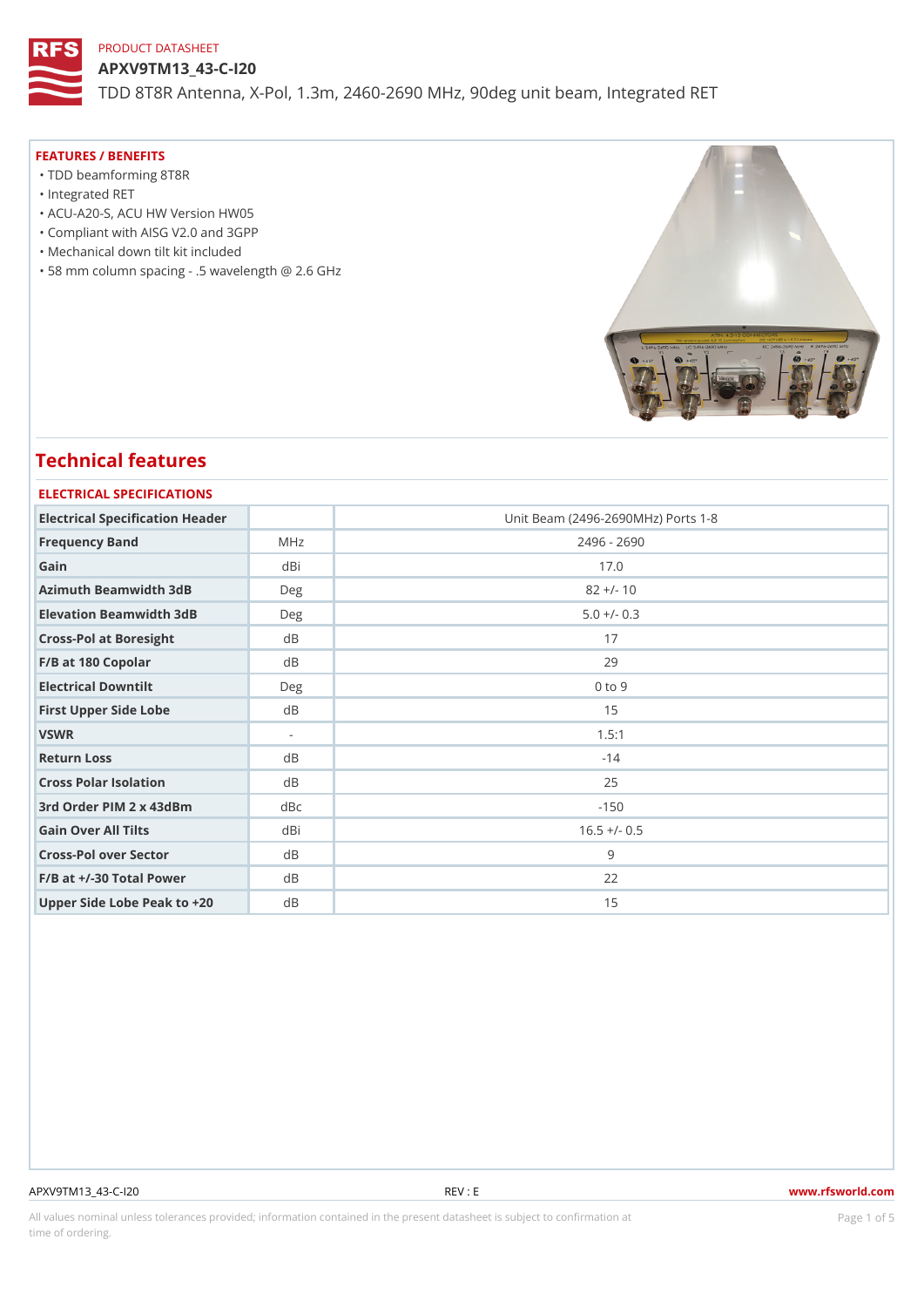APXV9TM13\_43-C-I20

TDD 8T8R Antenna, X-Pol, 1.3m, 2460-2690 MHz, 90deg unit beam, Int

| ELECTRICAL SPECIFICATIONS       |       |                                          |
|---------------------------------|-------|------------------------------------------|
| Electrical Specification Header |       | Broadcast Beam 65 Degrees (2496-2690MHz) |
| Frequency Band                  | MHz   | 2496 - 2690                              |
| Gain                            | dBi   | 18.4                                     |
| Azimuth Beamwidth 3dB           | Deg   | $60 +/- 6$                               |
| Elevation Beamwidth 3 dB        | Deg   | $5.0 +/- 0.3$                            |
| Cross-Pol at Boresight          | d B   | 22                                       |
| F/B at 180 Copolar              | d B   | 36                                       |
| Electrical Downtilt             | D e g | $0$ to $9$                               |
| First Upper Side Lobe           | d B   | 15                                       |
| Gain Over all Tilts             | dBi   | $17.9$ +/- 0.5                           |
| Cross-Pol over Sector           | d B   | 11                                       |
| $F/B$ at $+/-30$ Total Power    | d B   | 25                                       |
| Upper Side Lobe Peak to +20B    |       | 16                                       |
| ELECTRICAL SPECIFICATIONS       |       |                                          |
| Electrical Specification Header |       | Broadcast Beam 90 Degrees (2496-2690MHz) |
| Frequency Band                  | MHz   | 2496 - 2690                              |
| Gain                            | dBi   | 17.5                                     |
| Azimuth Beamwidth 3dB           | Deg   | $91 +/- 4$                               |
| Elevation Beamwidth 3 dB        | Deg   | $5.0 +/- 0.3$                            |
| Cross-Pol at Boresight          | d B   | 21                                       |
| F/B at 180 Copolar              | d B   | 3 <sub>1</sub>                           |
| Electrical Downtilt             | Deg   | $0$ to $9$                               |
| First Upper Side Lobe           | d B   | 17                                       |
| Gain Over all Tilts             | dBi   | $17.0 +/- 0.5$                           |
| Cross-Pol over Sector           | d B   | 10                                       |
| $F/B$ at $+/-30$ Total Power    | d B   | 25                                       |
| Upper Side Lobe Peak to +20B    |       | 15                                       |
| ELECTRICAL SPECIFICATIONS       |       |                                          |
| Electrical Specification Header |       | SERVICE BEAM at Odeg (2496-2690MHz)      |
| Frequency Band                  | M H z | 2496 - 2690                              |
| Gain                            | dBi   | 21.9                                     |
| Azimuth Beamwidth 3dB           | Deg   | $28 +/- 1$                               |
| Elevation Beamwidth 3 dB        | Deg   | $5.0 +/- 0.3$                            |
| Cross-Pol at Beam Peak          | d B   | 20                                       |
| F/B at 180 Copolar              | d B   | 36                                       |
| Electrical Downtilt             | D e g | $0$ to $9$                               |
| First Upper Side Lobe           | d B   | 16                                       |
| Gain Over All Tilts             | dBi   | $21.4$ +/- 0.5                           |
| Cross-Pol over 3dB              | d B   | 19                                       |
| $F/B$ at $+/-30$ Total Power    | d B   | 31                                       |
| Upper Side Lobe Peak to +20B    |       | 16                                       |

APXV9TM13\_43-C-I20 REV : E www.rfsworld.com

All values nominal unless tolerances provided; information contained in the present datasheet is subject to Pcaognéio 21 matio time of ordering.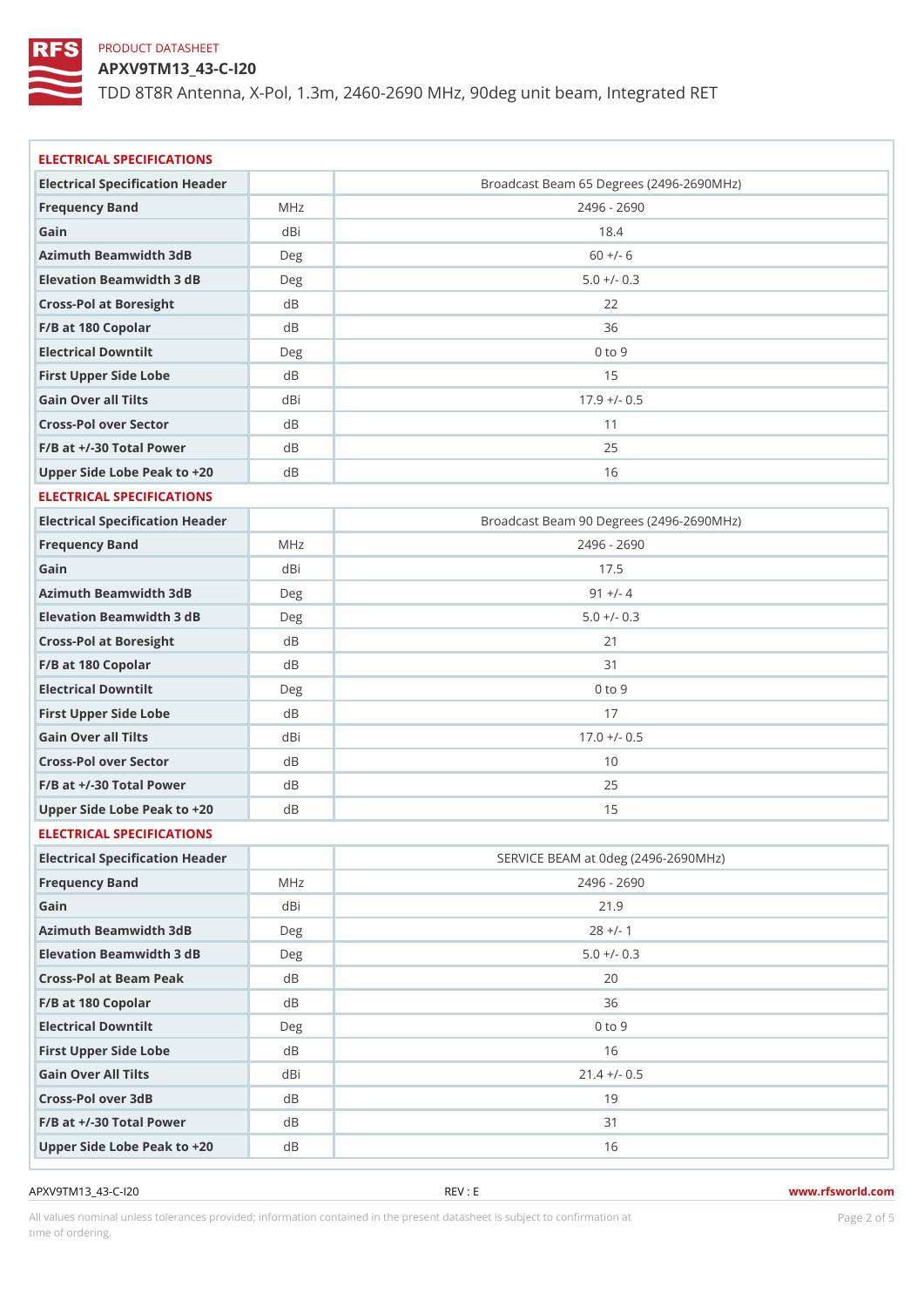APXV9TM13\_43-C-I20

TDD 8T8R Antenna, X-Pol, 1.3m, 2460-2690 MHz, 90deg unit beam, Int

| ELECTRICAL SPECIFICATIONS                            |                                   |                                                       |  |
|------------------------------------------------------|-----------------------------------|-------------------------------------------------------|--|
| Electrical Specification Header                      |                                   | SERVICE BEAM at 30deg(2496-2690MHz)                   |  |
| Frequency Range                                      | MHz                               | $2496 - 2690$                                         |  |
| Gain                                                 | dBi                               | 20.5                                                  |  |
| Azimuth Beamwidth 3dB                                | Deg                               | $32 +/- 1$                                            |  |
| Elevation Beamwidth 3dB                              | Deg                               | $5.0 +/- 0.4$                                         |  |
| Cross-Pol at Beam Peak                               | d B                               | 15                                                    |  |
| F/B at 180 Copolar                                   | $d$ B                             | 30                                                    |  |
| Electrical Downtilt                                  | D e g                             | $0$ to $9$                                            |  |
| First Upper Side Lobe                                | d B                               | 17                                                    |  |
| Gain Over All Tilts                                  | dBi                               | $20.1 +/- 0.4$                                        |  |
| Cross-Pol over 3dB                                   | d B                               | 14                                                    |  |
| $F/B$ at $+/-30$ Total Power                         | d B                               | 28                                                    |  |
| Upper Side Lobe Peak to +20B                         |                                   | 17                                                    |  |
| ELECTRICAL SPECIFICATIONS                            |                                   |                                                       |  |
| Electrical Specification Header                      |                                   | CALIBRATION & ELECTRICAL PARAMETERS (2496-269         |  |
| Frequency Range                                      | MHz                               | $2496 - 2690$                                         |  |
| Transmission from antenna<br>ports to CAL port       | d B                               | $26 +/- 2$                                            |  |
| Amplitude Diff Between<br>antenna port and CAL port  | d B                               | < 0.7                                                 |  |
| Phase Diff Between ant anna Deg<br>port and CAL port |                                   | < 5                                                   |  |
| Same Polarization ISO                                | d B                               | >20 (typical)                                         |  |
| Different Polarization ISO dB                        |                                   | 25                                                    |  |
| ELECTRICAL SPECIFICATIONS                            |                                   |                                                       |  |
| Impedance                                            | Ohm                               | 50                                                    |  |
| Polarization                                         | Deg                               | $+/- 45$                                              |  |
| MECHANICAL SPECIFICATIONS                            |                                   |                                                       |  |
| Dimensions - H x W x D                               | $mm$ (in)                         | 1395 x 320 x 160 (55 x 12.6 x 6.3)                    |  |
| Weight (Antenna Only)                                | kg (1b)                           | 25(55)                                                |  |
| Weight (Mounting Hardware kg (lb)<br>only)           |                                   | 3.5(7.7)                                              |  |
| Packing size- HxWxD                                  | $mm$ (in)                         | 1540 x 400 x 360 (60.6 x 15.7 x 14.2)                 |  |
| Shipping Weight                                      | kg (1b)                           | 32(70.5)                                              |  |
| Connector type                                       |                                   | $8x$ 4.3-10 female + 2 AISG connectors (1 male, 1 fem |  |
| Adjustment mechanism                                 |                                   | Integrated RET solution AISG compliant                |  |
| Radome Material / Color                              |                                   | ASA / Light Grey RAL7035                              |  |
| Mechanical Distance between<br>Mointing Points       | $\widetilde{m}\widetilde{m}$ (in) | 907(35.7)                                             |  |
|                                                      |                                   |                                                       |  |

APXV9TM13\_43-C-I20 REV : E www.rfsworld.com

All values nominal unless tolerances provided; information contained in the present datasheet is subject to Pcaognéioßh Ssti time of ordering.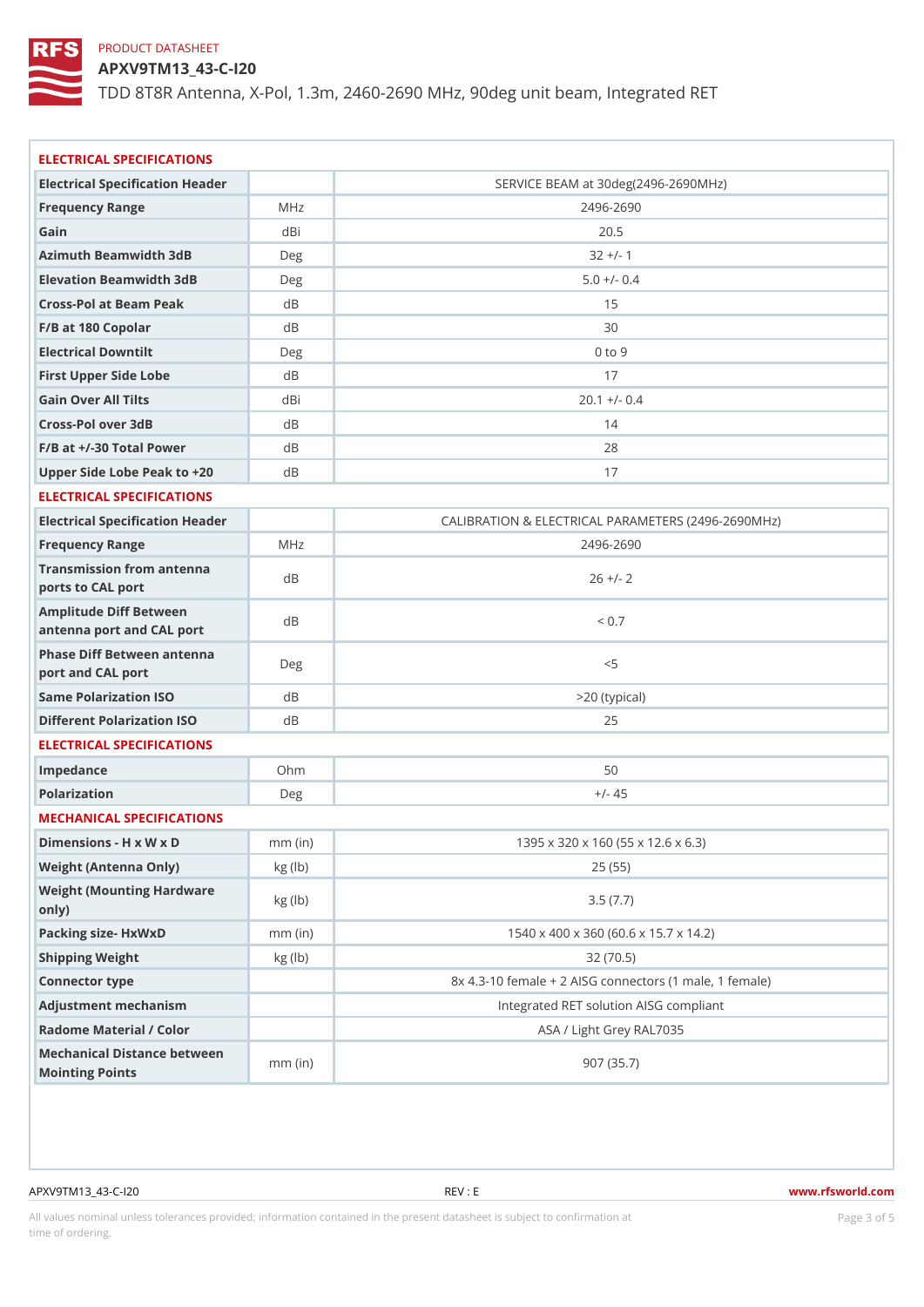APXV9TM13\_43-C-I20

TDD 8T8R Antenna, X-Pol, 1.3m, 2460-2690 MHz, 90deg unit beam, Int

| TESTING AND ENVIRONMENTAL      |                             |                             |                                                      |  |  |  |  |  |                  |  |
|--------------------------------|-----------------------------|-----------------------------|------------------------------------------------------|--|--|--|--|--|------------------|--|
| Temperature Range              | $^{\circ}$ C ( $^{\circ}$ F | $-40$ to 60 ( $-40$ to 140) |                                                      |  |  |  |  |  |                  |  |
| Lightning protection           |                             | Direct Ground               |                                                      |  |  |  |  |  |                  |  |
| Survival/Rated Wind Velocikm/h |                             | 200 (160)                   |                                                      |  |  |  |  |  |                  |  |
| Wind Load @ Rated Wind Front   |                             | 616                         |                                                      |  |  |  |  |  |                  |  |
| Wind Load @ Rated Wind Side    |                             | 473                         |                                                      |  |  |  |  |  |                  |  |
| Wind Load @ Rated Wind ReaN    |                             | 572                         |                                                      |  |  |  |  |  |                  |  |
| Environmental                  |                             | ETSI 300-019-2-4 Class 4.1E |                                                      |  |  |  |  |  |                  |  |
| ORDERING INFORMATION           |                             |                             |                                                      |  |  |  |  |  |                  |  |
| Order No.                      |                             | Configuration               | Mounting HardwaMeunting pipe DiameStheirpping Weight |  |  |  |  |  |                  |  |
| APXV9TM13 43-C-120             |                             |                             | ACU-A20-S IntegrateAdPRME4TO-2 Beam lilt kit60-120mm |  |  |  |  |  | $32$ kg $(70.5)$ |  |